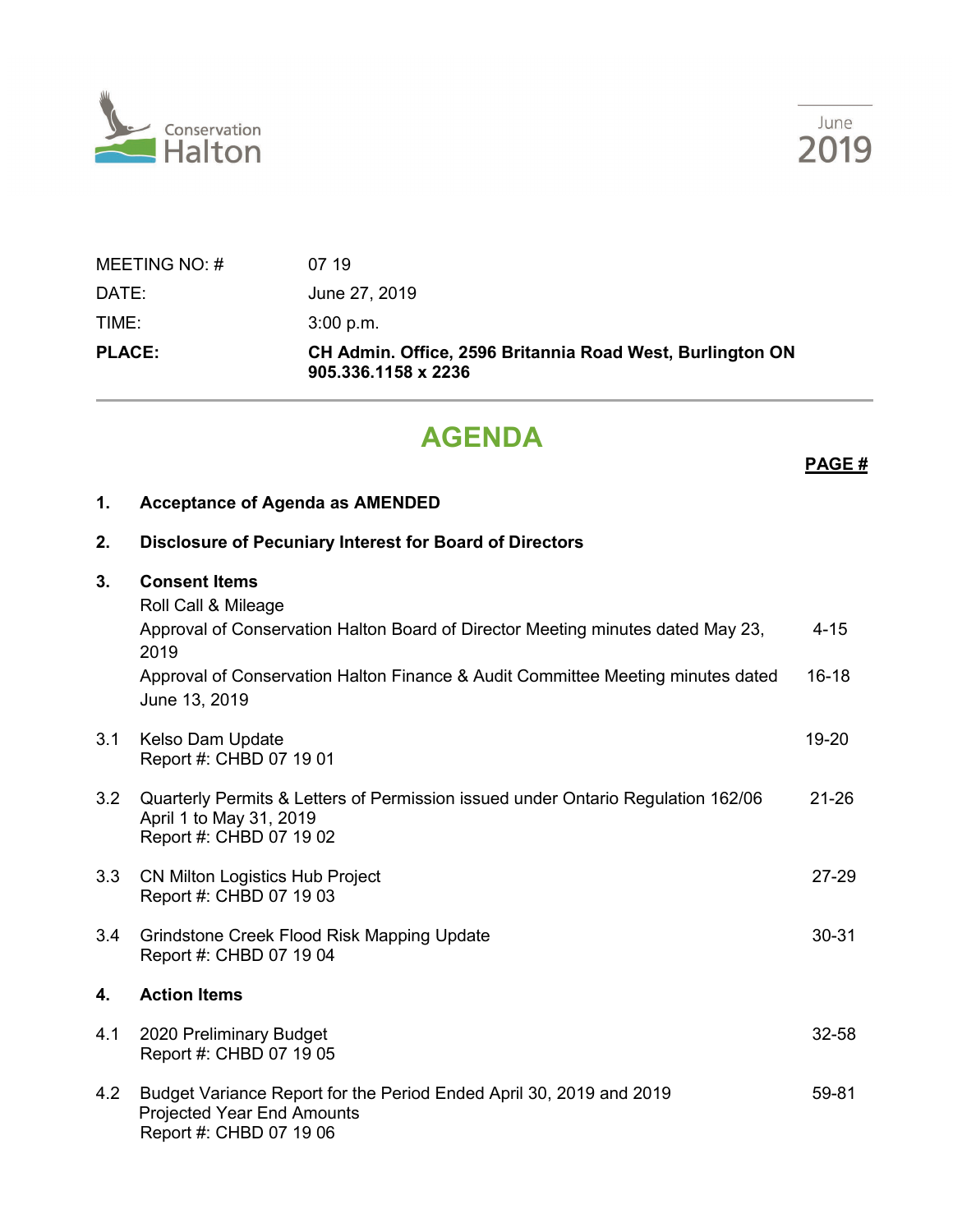

| 5.  | <b>CAO Verbal Update</b>                                                                                                         |       |
|-----|----------------------------------------------------------------------------------------------------------------------------------|-------|
| 4.6 | RFP Award for the Maplehurst Correctional Centre Flood Mitigation Feasibility Study,<br>#PL0011-19-01<br>Report #: CHBD 07 19 10 |       |
|     | 4.5 Sixteen Mile Creek Restoration Works – Funding Agreement<br>Report #: CHBD 07 19 09                                          | 89-90 |
| 4.4 | <b>Conservation Halton Client Service Standards Commitment/Policy</b><br>Report #: CHBD 07 19 08                                 | 84-88 |
| 4.3 | Kelso / Glen Eden Soil and Groundwater Remediation Works<br>Report #: CHBD 07 19 07                                              | 82-83 |

### **6. Other Business**

- 6.1 CHF Update (Jim Sweetlove)
- **7. Adjournment**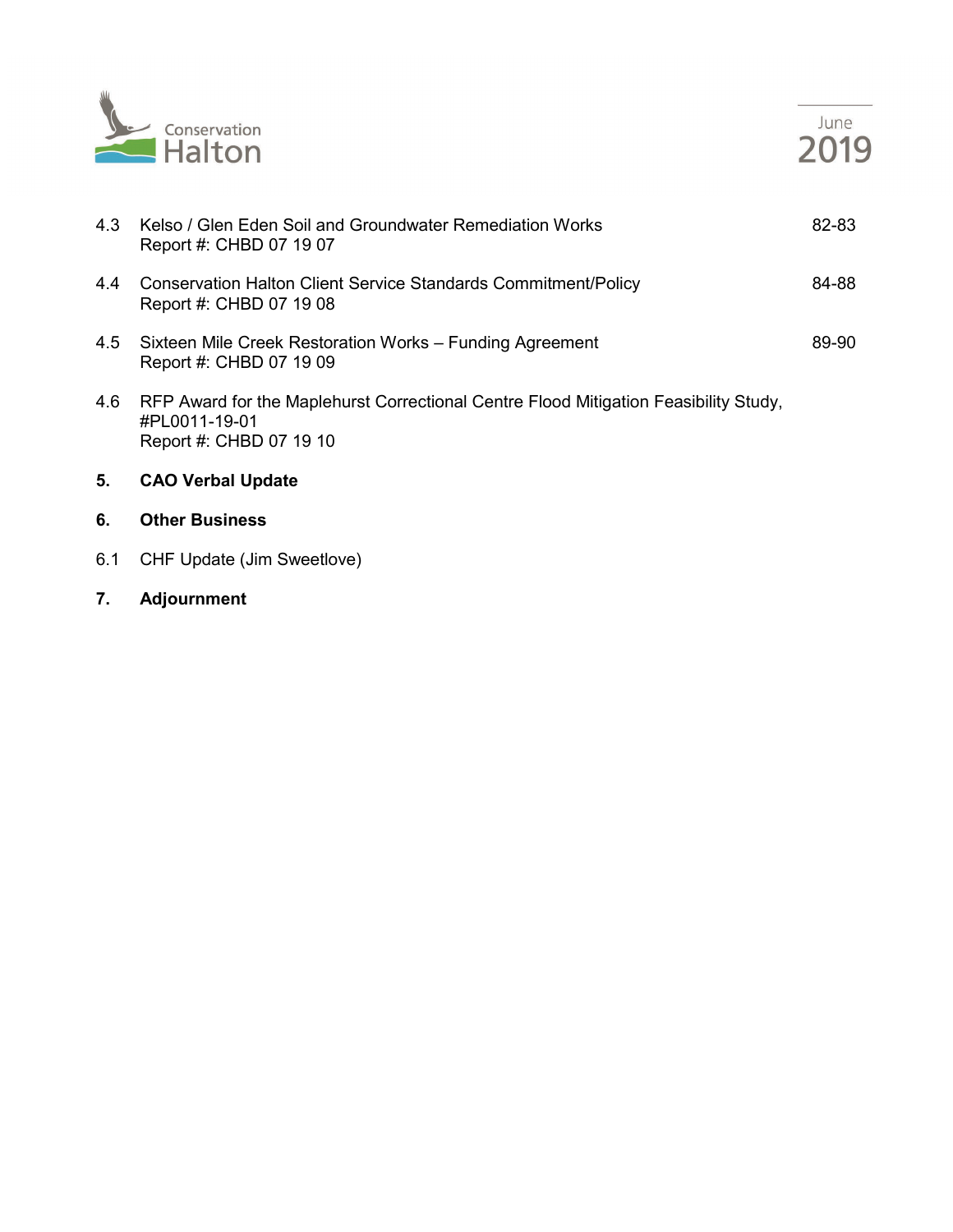



| <b>SUBJECT:</b>     | RFP Award for the Maplehurst Correctional Centre Flood Mitigation<br>Feasibility Study, #PL0011-19-01 |
|---------------------|-------------------------------------------------------------------------------------------------------|
| <b>DATE:</b>        | June 27, 2019                                                                                         |
| <b>FROM:</b>        | Nigel Finney, Project Manager, Restoration & Conservation                                             |
| <b>REPORT NO: #</b> | CHBD 07 19 10                                                                                         |
| <b>REPORT TO:</b>   | <b>Board of Directors</b>                                                                             |

#### **Recommendation**

THAT the Conservation Halton Board of Directors **approve the RFP award of \$157,968 + HST for the Maplehurst Correctional Centre Flood Mitigation Feasibility Study (PL0011-19-01) to Matrix Solutions Inc.**

#### **Report**

On September 27, 2018, the Conservation Halton Board of Directors carried a resolution put forward in CH Board Report 06 18 08 THAT the CH Board supports an application for federal funding under the National Disaster Mitigation Program in the amount of \$131,297.50 (increased to \$140,454 following negotiations with NDMP) with 50% matching funding from the province of Ontario to assist with projects study, consultation and staff costs for Maplehurst Correctional Centre Flood Mitigation Feasibility Study.

On March 28, 2019, Conservation Halton received official confirmation from the Ministry of Municipal Affairs and Housing that Public Safety Canada had approved the funding for the project.

Conservation Halton issued the RFP Maplehurst Correctional Centre Flood Mitigation Feasibility Study on Bids and Tenders.ca on Tuesday May 14 closing Friday May 31, 2019. Bids were received from Matrix Solutions Inc., SNC Lavalin Inc., Wood Environment and Infrastructure Solutions, WSP Canada.

Conservation Halton staff and representatives from Infrastructure Ontario evaluated the bid proposals. The lowest bid and highest rated criteria were given to Matrix Solution Inc.. Optional Service for Soil Testing and Soil Management Plan will not be awarded due to value and that the scope of work could be completed in future study years.

The successful Bidder is in accordance with Conservation Halton's purchasing policies and based on an evaluation of the bid documents against the Rated Criteria and Weighting, as set out in the RFP.

The project would initiate the first year of a multi-year study to determine options for mitigation measures to be implemented on the property to reduce the impacts of riverine flooding that may cause the loss of life and damage to property at the Ontario provincial correctional facility. A presentation about this project was provided at the Conservation Halton Board of Directors tour on May 23, 2019.